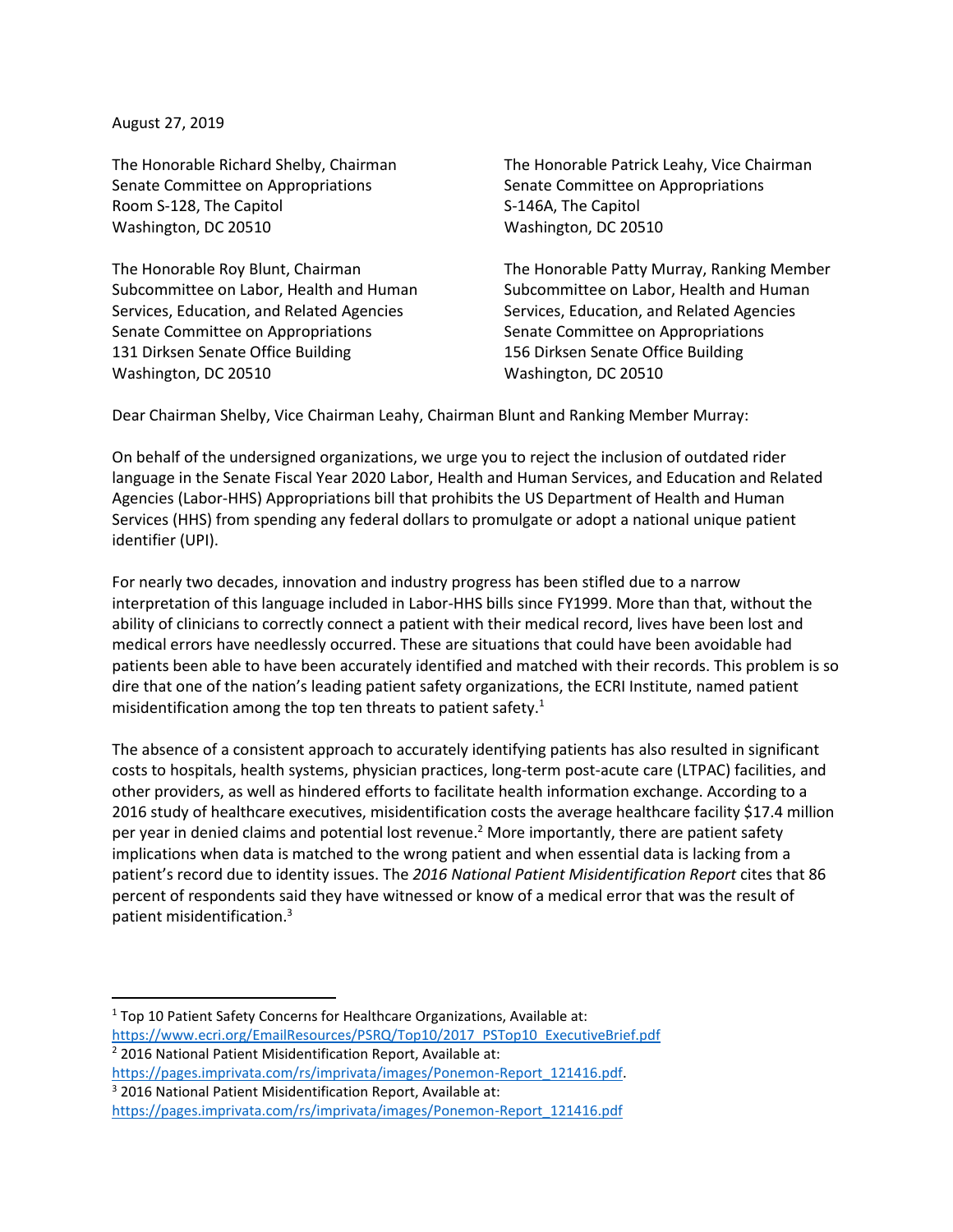While Congress passed the Health Insurance Portability and Accountability Act (HIPAA) in 1996, which called for the adoption of a standard unique health identifier for patients, the HIPAA Privacy Rule did not take effect until 2003—five years after inclusion of the ban in the FY1999 Labor-HHS Appropriations bill. Prior to enactment of HIPAA, no national standards existed for the protection of health information within the healthcare industry—a primary concern cited by the National Committee for Vital Health Statistics (NCVHS) related to the adoption of a unique patient identifier. <sup>4</sup> Today, the HIPAA Privacy and Security Rules not only protect the privacy of individually identifiable information, known as protected health information (PHI) but set forth a number of administrative, technical and physical safeguards for covered entities to ensure the confidentiality, integrity and availability of electronic PHI.

Removing the prohibition on the use of federal funds to promulgate or adopt a national UPI will provide HHS the ability to evaluate a range of patient identification solutions and enable it to work with the private sector to explore potential challenges and identify a solution that protects patient privacy and is cost-effective, scalable, and secure.

When inclusion of the ban was suggested more than two decades ago, electronic health records were rudimentary at best. Fast forward to 2019. Over the intervening years, Congress has repeatedly taken steps to promote the adoption of electronic health records and spur the exchange of electronic health information to better coordinate care and encourage value-based payment arrangements, among other benefits. Advancing interoperability of health information was a major goal of the bipartisan 21<sup>st</sup> Century Cures legislation. Removing the antiquated ban that is currently preventing appropriate health information flow would assist in transitioning the US to a healthcare delivery system that focuses on high value, cost-effective, and patient-centered care. It would also be a valuable tool in combatting the opioid epidemic as recommended in the 2018 *Roundtable on Data Sharing Policies, Data-Driven Solutions, and the Opioid Crisis* report, co-hosted by the HHS Office of the Chief Technology Officer (CTO) and the nonprofit, Center for Open Data Enterprise (CODE).<sup>5</sup>

On June 12, 2019, the US House of Representatives [voted](http://clerk.house.gov/evs/2019/roll270.xml) to remove the ban from HR 2740, the Departments of Labor, Health and Human Services, and Education, and Related Agencies Appropriations Act of 2020. We encourage the Committee to follow suit and remove this archaic provision from the Senate FY2020 Labor-HHS Appropriations bill.

We appreciate your consideration and we look forward to working with you to pursue an appropriate solution to enable accurate patient identification and matching in our nation's healthcare systems.

Sincerely,

 $\overline{\phantom{a}}$ 

American College of Cardiology (ACC) American College of Obstetricians and Gynecologists American College of Physicians (ACP) American College of Surgeons American Health Information Management Association (AHIMA) America's Health Insurance Plans (AHIP) American Medical Informatics Association (AMIA) Bipartisan Policy Center

<sup>4</sup> Available at: [https://ncvhs.hhs.gov/wp-content/uploads/2018/03/yr1-rpt-508.pdf.](https://ncvhs.hhs.gov/wp-content/uploads/2018/03/yr1-rpt-508.pdf)

<sup>5</sup> Available at: [http://reports.opendataenterprise.org/HHS-Opioid-Roundtable-Report.pdf.](http://reports.opendataenterprise.org/HHS-Opioid-Roundtable-Report.pdf)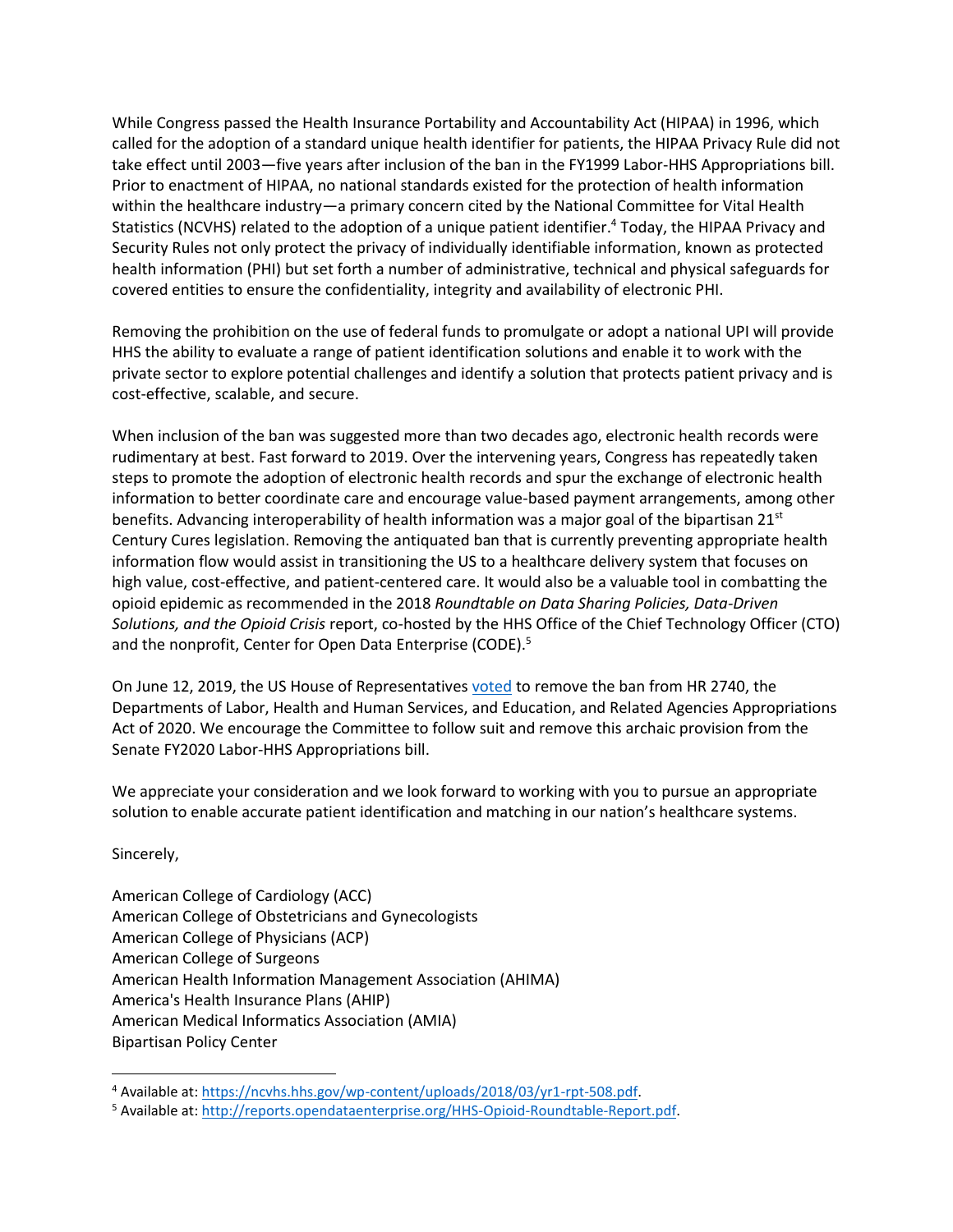Center for Intelligent Healthcare/University of Nebraska Medical Center Cerner Children's Hospital Association College of Healthcare Information Management Executives (CHIME) Columbus Community Hospital CoverMyMeds Duke Center for Health Informatics eHealth Initiative (eHI) Encompass Health Epic EP3 Foundation Experian Health Faith Regional Health Services Federation of American Hospitals (FAH) Genesis Health System Good Samaritan Hospital Hartford HealthCare Health Innovation Alliance Healthcare Information and Management Systems Society (HIMSS) Healthcare Leadership Council Healthcare Services Platform Consortium himagine solutions inc. HIMSS Electronic Health Record Association Hospital for Special Surgery (HSS) Imprivata Intermountain Healthcare Just Associates LTPAC Health IT Collaborative Medical Group Management Association (MGMA) 4medica Mount Nittany Health Mount Sinai Health System National Association for the Support of Long Term Care (NASL) Nemours Children's Health System NextGate NextGen Healthcare Pomona Valley Hospital Medical Center Premier healthcare alliance Regenstrief Institute SCL Health Strategic Health Information Exchange Collaborative (SHIEC) The Joint Commission The Sequoia Project Trinity Health University of Pittsburgh Medical Center (UPMC) Health System University of South Alabama Health System U Health - University of Utah WebShield